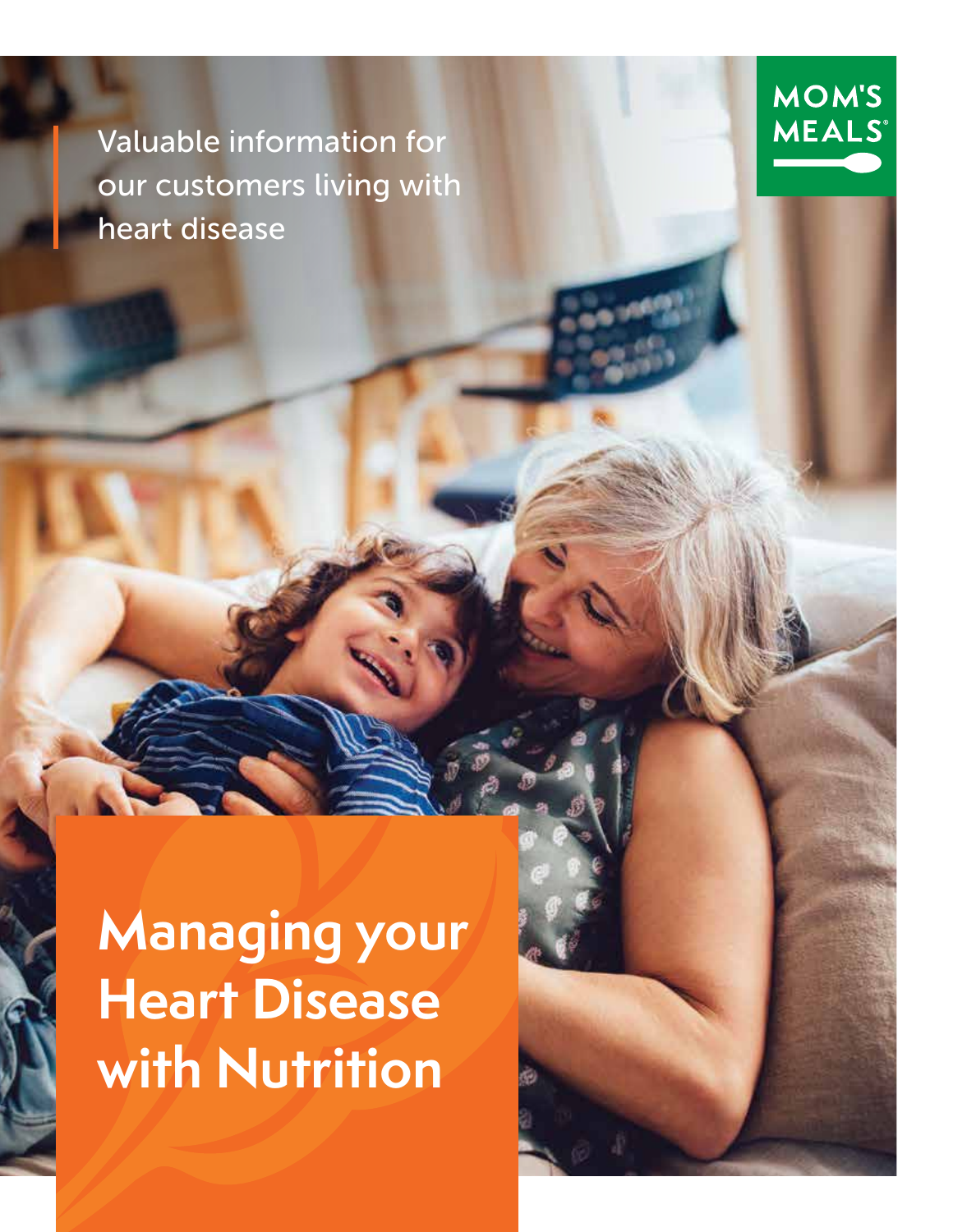#### **WHAT IS HEART DISEASE?**

Heart disease includes a variety of conditions that affect the heart and/or blood vessels. The most common type of heart disease is coronary heart disease (clogged arteries) and it can lead to a heart attack. Although heart disease is one of the leading causes of death in the U.S., you can reduce your risk and even manage it by making lifestyle changes - like getting the right nutrition.

#### Here are some common questions and answers about heart disease and nutrition.

#### **What does heart-friendly eating look like?**

A heart-friendly eating plan includes a wide variety of foods from each of the food groups. These foods provide energy and important nutrients like vitamins, minerals, and fiber. This plan should also limit total fat, saturated fat and sodium. When consumed in excess, these may cause or worsen heart disease. Here are some good examples of foods that can be part of a heart-friendly diet:

• Fruits

• Poultry

- Vegetables
- Whole grains
- Dairy products
- . Lean meats
- Fish
- Legumes
- Nuts and seeds
- **Is the type of fat in my diet important?**

Yes, fats can and should be a part of a heart-friendly eating plan. Dietary fats give your body energy and support cell growth. Fats help your body absorb nutrients. They also offer insulation which helps keep your body warm and protects your organs. Many of the foods we eat contain unsaturated and saturated fats.

At Mom's Meals®, we know that better health begins with the very meals we eat. We recognize that everyone's needs are unique and provide nutritious meals at every stage in life. By giving you the option to choose every meal, every delivery\*, we empower you with a voice in your care. Our goal is to provide a pathway to help you manage your heart disease. +

<sup>\*</sup> Post-discharge members may receive a variety of meals based on their dietary preferences.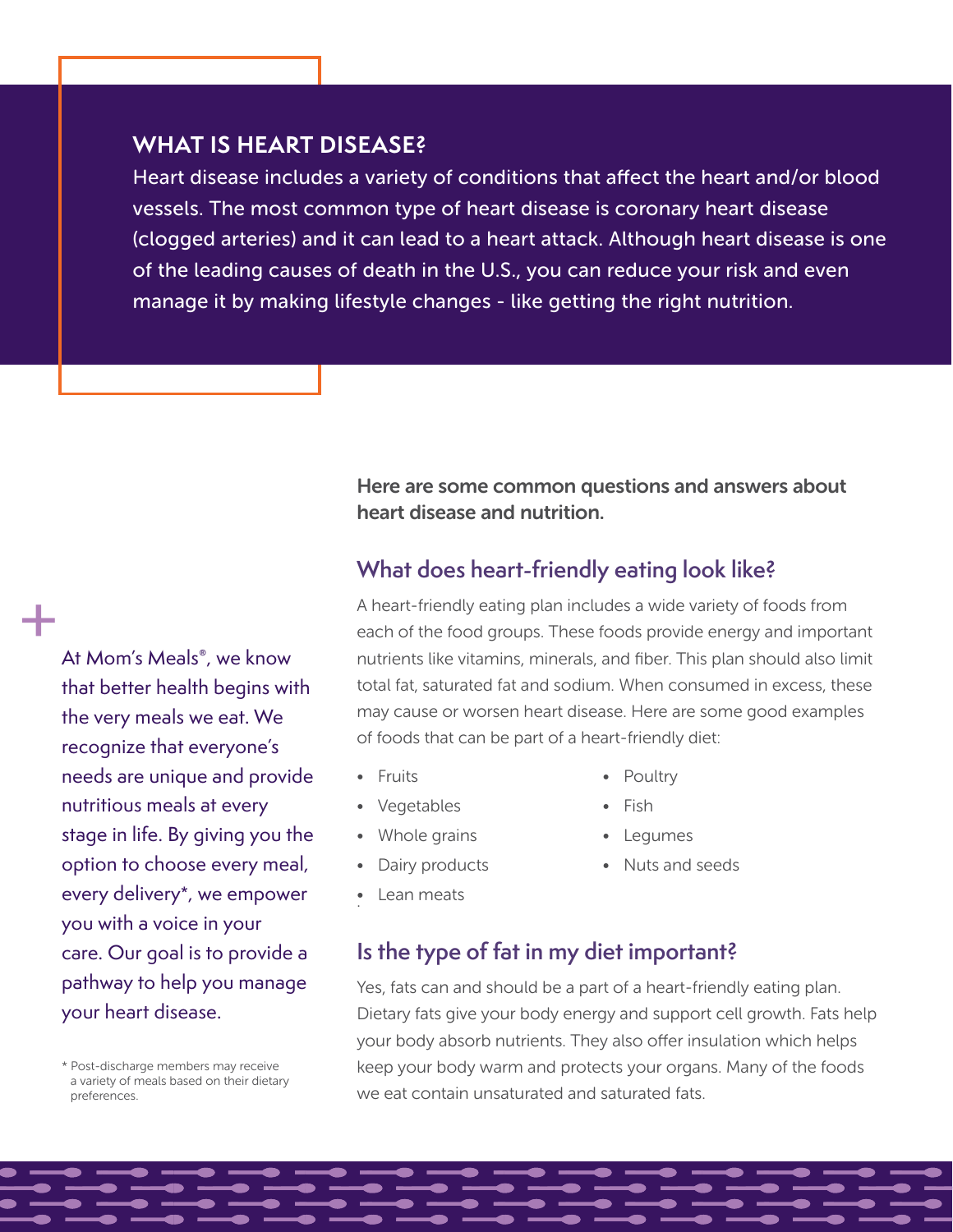**Unsaturated fats.** You should focus on foods that contain these fats, they may help lower high blood cholesterol levels. You can find these fats in the following foods:

- Plant-based oils (canola, olive, and safflower)
- Avocados
- 
- Nuts and seeds

• Fatty fish

Saturated fats. Watch your intake of these fats. These may raise overall cholesterol levels and can cause and/or worsen heart disease. Saturated fats are found in animal products like meat and dairy items. Moderate your intake of saturated fats by selecting lean cuts of meat and low-fat dairy items.

## **How does fiber intake impact my heart health?**

Soluble fiber can help reduce the amount of cholesterol absorbed in your bloodstream. This can lead to lower cholesterol levels. Soluble fiber is found in foods like:

• Oatmeal

• Pears

• Chickpeas

- 
- 
- Apples

• Avocados

Most adults should aim to consume 25-35 grams of fiber each day. Check the nutrition facts panel on the foods you eat. It lists the specific fiber content to ensure you meet your daily needs.

## **How does sodium impact my heart health?**

Sodium, or salt, is common in many of the foods we eat. We often use it to season and flavor foods. Consuming extra sodium increases water in your blood vessels. This creates more blood flow and increases your blood pressure.

Consuming less sodium may aid in lowering high blood pressure. Most adults should aim for less than 2,300 milligrams of sodium daily. Again, check the nutritional facts label for sodium content.



# Helpful Tips

- **Moderate physical** activity. Take a walk after dinner, dance or ride your bike.
- **Managing stress.** Try therapy, meditation or physical activity.
- **V** Decrease alcohol consumption.
- **V** Quit smoking. Your medical provider can recommend a plan to help you quit.